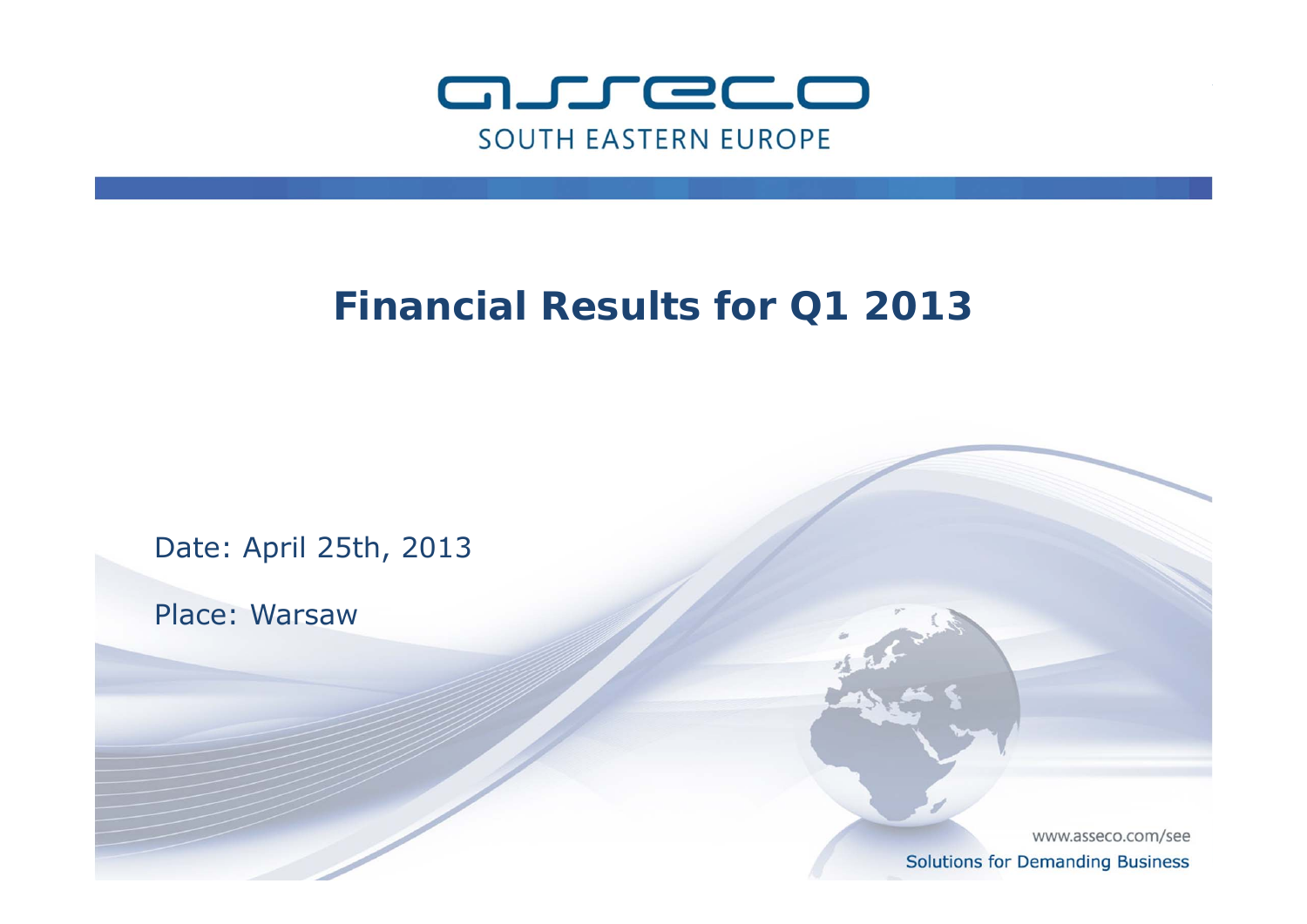

## **CONTENTS**

1. Q1 2013 SUMMARY

- 2. MERGERS AND ACQUISITIONS
- 3. APPENDIX DETAILED FINANCIAL DATA

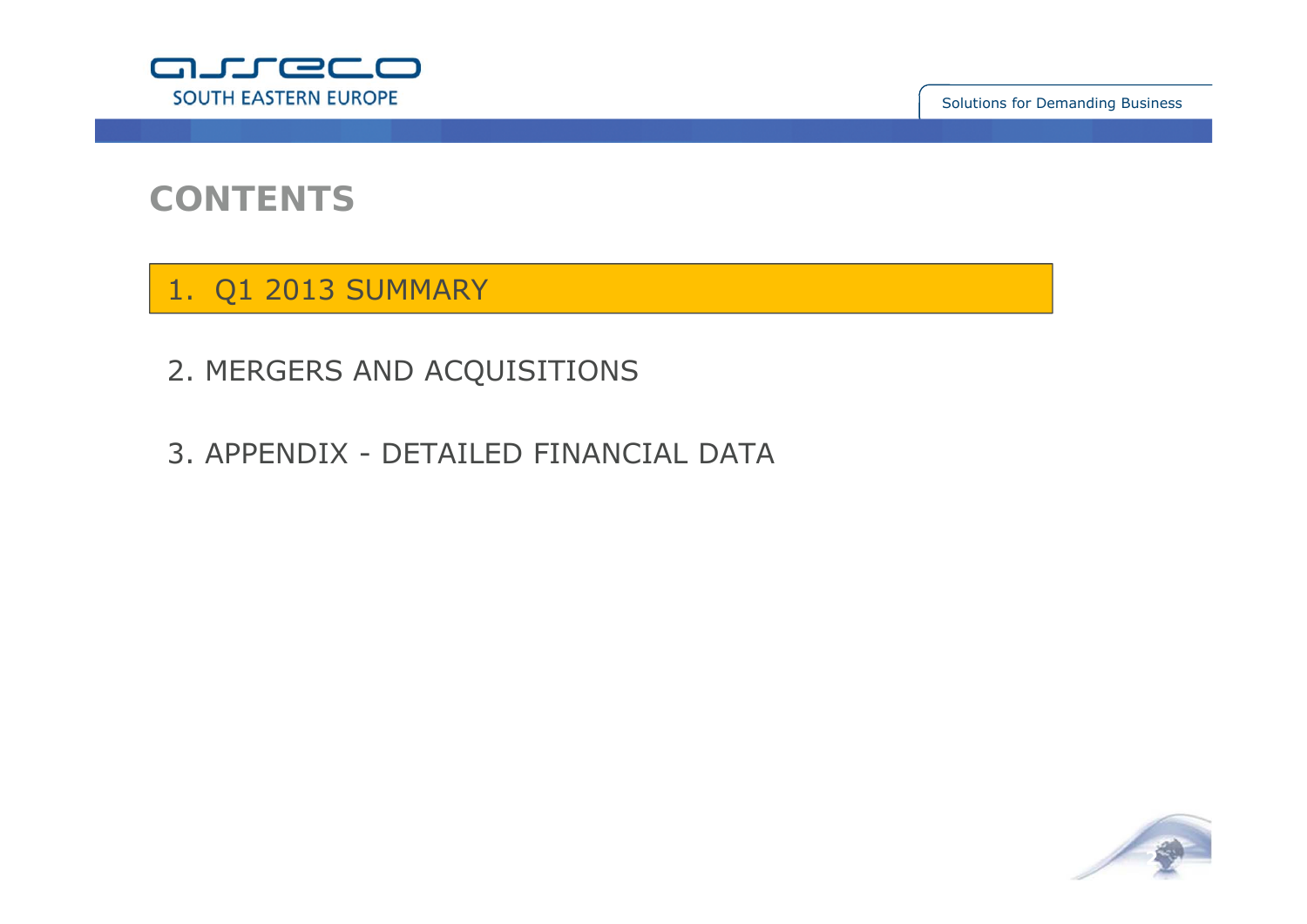

# **Q1 shows drop in EBIT compared to last year**

| <b>mEUR</b>          |       | Q1 2013 Q1 2012 Growth |        |
|----------------------|-------|------------------------|--------|
| <b>Revenue Total</b> | 24,2  | 25,2                   | $-4%$  |
| EBIT                 | 2,4   | 3,0                    | $-20%$ |
| NPAT normalised*     | 1,9   | 2,9                    | $-35%$ |
|                      |       |                        |        |
| <b>mPLN</b>          |       | Q1 2013 Q1 2012 Growth |        |
| <b>Revenue Total</b> | 101,0 | 105,3                  | $-4\%$ |
| <b>EBIT</b>          | 9,9   | 12,3                   | $-20%$ |
| NPAT normalised*     | 7,8   | 12,0                   | $-35%$ |



 $*$  adjusted by one-offs | NPAT Q1'12 = 3.0mEUR  ${12.7mPLN}$ \*\* NPAT Q1'13 extra withholding tax due to dividends of 0.29mE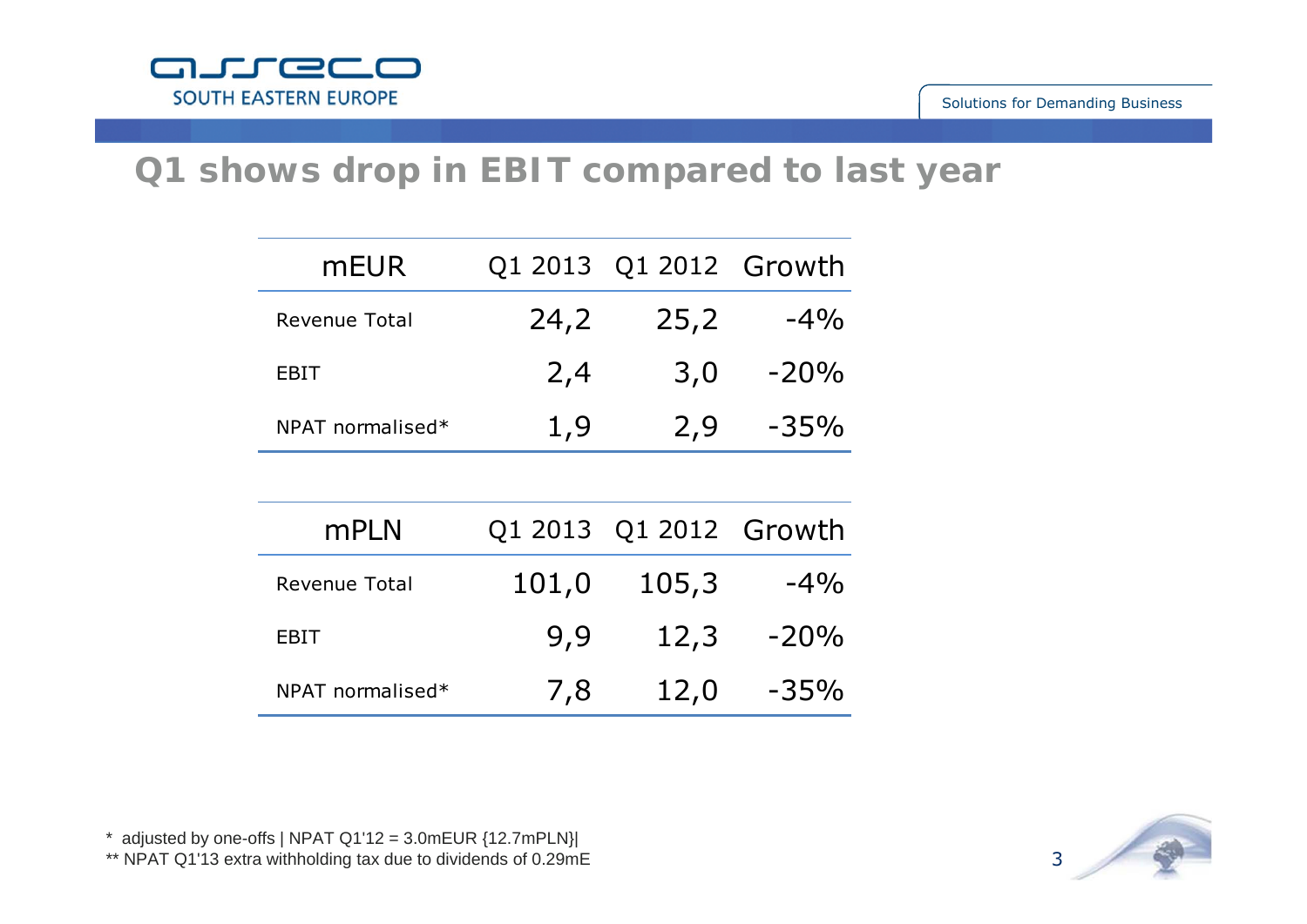

**Small drop in profitability but maintenance coverage is growing**

|                                                       | <b>ASEE</b><br><b>GROUP</b> | Ban/Core<br>$+MASS/$ | Payments | Integration |
|-------------------------------------------------------|-----------------------------|----------------------|----------|-------------|
| EBIT Margin (Q1.2013 LTM)                             | 11%                         | 15%                  | 18%      | 5%          |
| EBIT Margin (FY 2012)                                 | 11%                         | 16%                  | 17%      | 6%          |
| Maintenance & Outsourcing / Own Cost<br>(Q1.2013 LTM) | 63%                         | 57%                  | 105%     | 37%         |
| Maintenance & Outsourcing / Own Cost<br>(FY 2012)     | 62%                         | 57%                  | 104%     | 35%         |

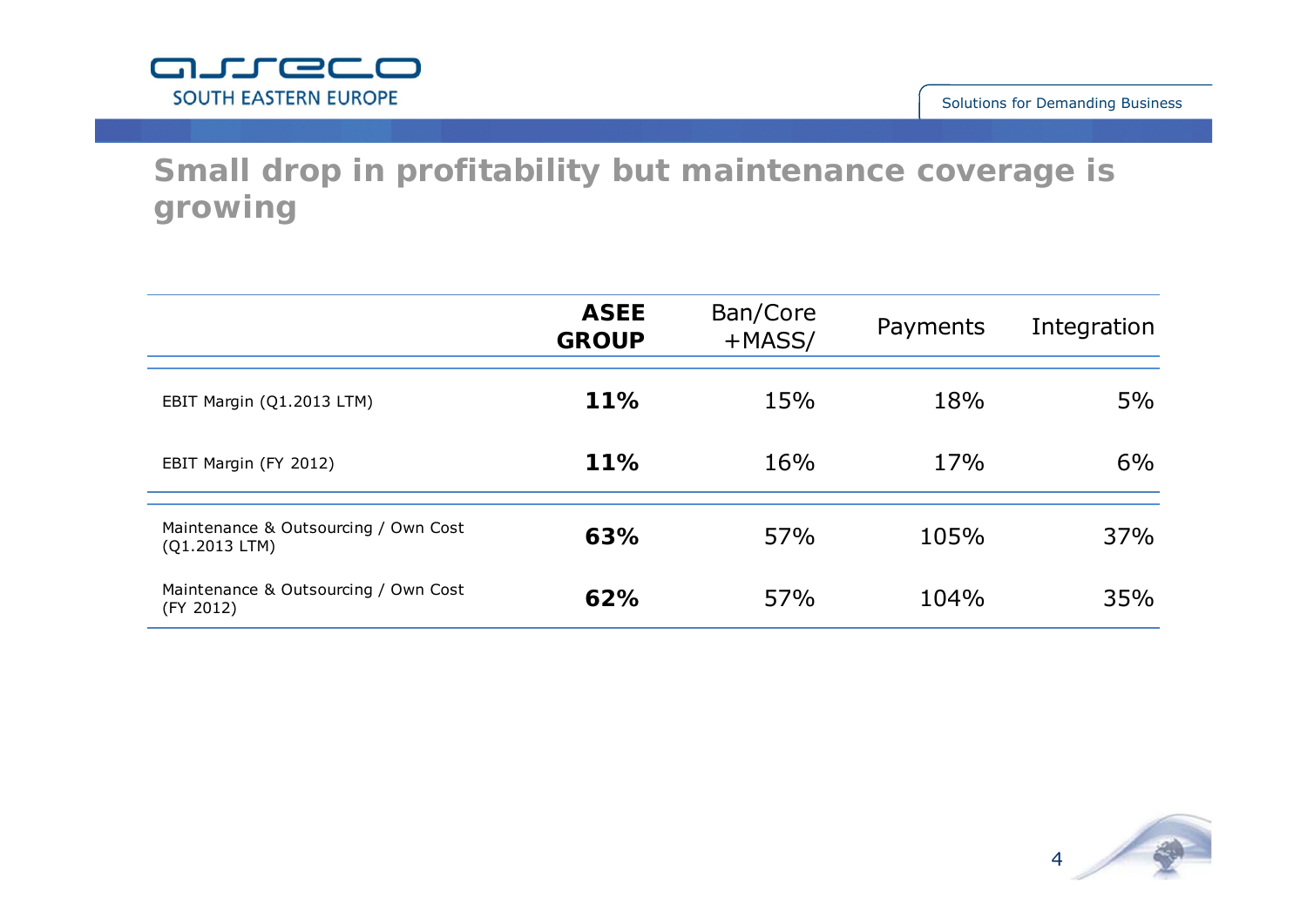

## **Product and Market development summary**

## **0.17mE additional costs compared to Q1 2012**

| <b>mEUR</b>                              | <b>Ttl Q1'13</b> | <b>Exp Q1'13</b> | <b>Ttl Q1'12</b> | <b>Exp Q1'12</b> |
|------------------------------------------|------------------|------------------|------------------|------------------|
| R&D                                      | 1,0              | 0,2              | 0,3              | 0,1              |
| Market development                       | 0,1              | 0,1              | 0,2              | 0,2              |
| New Departments in Holdco                | $0.1\,$          | 0.1              | 0,0              | 0,0              |
| <b>Development</b><br><b>investments</b> | 1,2              | O, 4             | 0.5              | 0,25             |

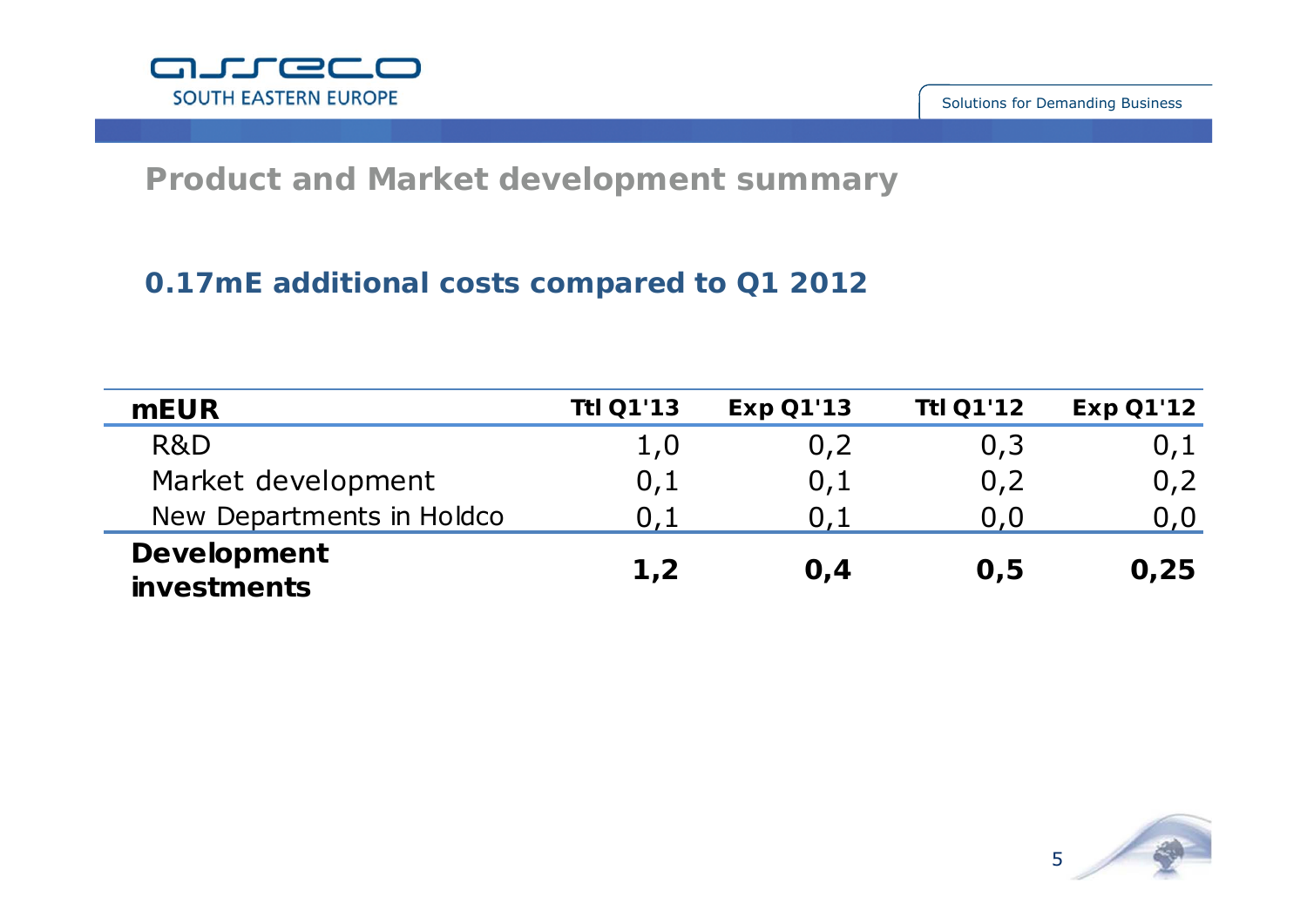

### **Revenue and EBIT contribution by countries in Q1 '13\***

| <b>kEUR</b>  | Revenue<br>Q1 '13 | Revenue<br>Q1 '12 | Change  | % Diff | <b>EBIT</b><br>Q1 '13 | <b>EBIT</b><br>Q1'12 | Change | % Diff  | <b>NPAT</b><br>Q1 '13 | <b>NPAT</b><br>Q1 '12 | Change  |
|--------------|-------------------|-------------------|---------|--------|-----------------------|----------------------|--------|---------|-----------------------|-----------------------|---------|
| Alb          | 132               | 182               | -50     | $-27%$ | 23                    | 17                   | 6      | $+35%$  | 23                    | 15                    | 8       |
| B&H          | 1024              | 847               | 177     | $+21%$ | 133                   | 142                  | $-9$   | $-6%$   | 120                   | 128                   | -8      |
| Bul          | 213               | 430               | $-217$  | $-50%$ | 2                     | 16                   | $-14$  | -88%    | 6                     | 24                    | $-18$   |
| Cro          | 2 3 7 9           | 2966              | $-587$  | $-20%$ | $-93$                 | $-41$                | $-52$  | $+127%$ | $-92$                 | $-35$                 | $-57$   |
| Kos          | 943               | 945               | $-2$    | $-0\%$ |                       | 48                   | $-47$  | -98%    | $-7$                  | 51                    | $-58$   |
| Mac          | 4 1 2 9           | 2 5 9 3           | 1 536   | $+59%$ | 579                   | 321                  | 258    | $+80%$  | 484                   | 400                   | 84      |
| Mon          | 433               | 500               | $-67$   | $-13%$ | 88                    | 73                   | 15     | $+21%$  | 82                    | 69                    | 13      |
| Pol          | 454               | 447               | 7       | $+2%$  | 20                    | 79                   | $-59$  | $-75%$  | $-164$                | 185                   | $-349$  |
| Rom          | 4 3 9 0           | 6 4 9 0           | $-2100$ | $-32%$ | 32                    | 465                  | $-433$ | $-93%$  | 54                    | 426                   | $-372$  |
| Ser          | 7033              | 7 4 3 7           | $-404$  | $-5%$  | 1 103                 | 1 304                | $-201$ | $-15%$  | 939                   | 1 351                 | $-412$  |
| Slo          | 228               | 308               | -80     | $-26%$ | 29                    | 40                   | $-11$  | $-28%$  | 24                    | 32                    | -8      |
| Tur          | 2833              | 2071              | 762     | $+37%$ | 445                   | 494                  | $-49$  | $-10%$  | 399                   | 385                   | 14      |
| <b>GASEE</b> | 24 191            | 25 216            | $-1025$ | $-4%$  | 2 3 6 2               | 2958                 | -596   | $-20%$  | 1868                  | 3031                  | $-1163$ |





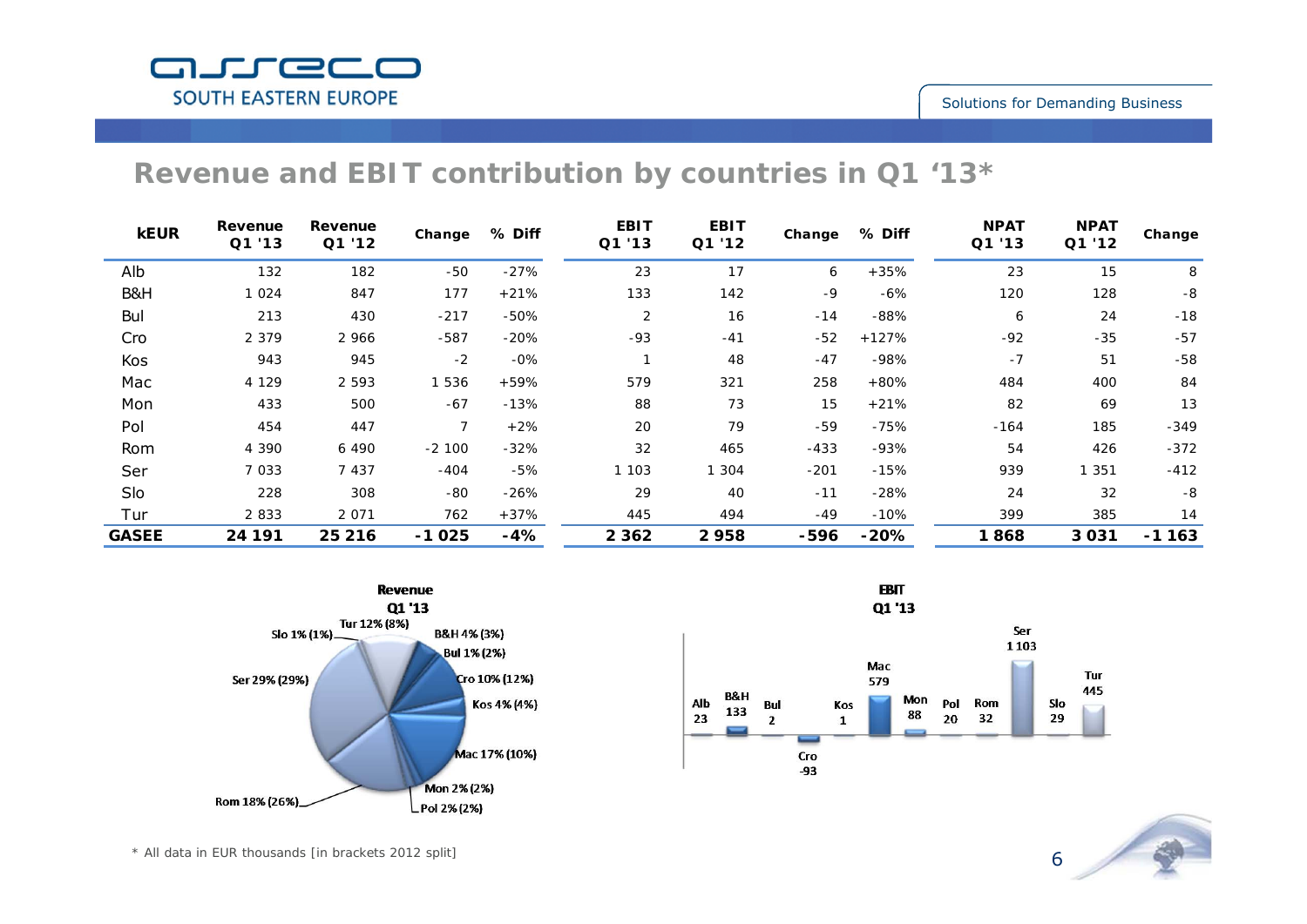## **Revenue and EBIT contribution by segments in Q1 '13\***

| <b>KEUR</b>             | Revenue<br>Q1 '13 | Revenue<br>Q1 '12 | Change  | <b>EBIT</b><br>'13<br>Q1 | <b>EBIT</b><br>Q1 '12 | Change |                     |
|-------------------------|-------------------|-------------------|---------|--------------------------|-----------------------|--------|---------------------|
| Ban /Core+MASS/         | 6993              | 6874              | 119     | 919                      | 1358                  | -438   |                     |
| Payments                | 5 900             | 5 866             | 34      | 1 144                    | 919                   | 225    |                     |
| Integration             | 11 298            | 12476             | $-1179$ | 299                      | 681                   | -383   | Integrat<br>47% (49 |
| <b>Asseco SEE Group</b> | 24 191            | 25 216            | -1026   | 2 3 6 2                  | 2958                  | -596   |                     |











*\* All data in EUR thousands; [in brackets 2012 split]*

GJJECO **SOUTH EASTERN EUROPE**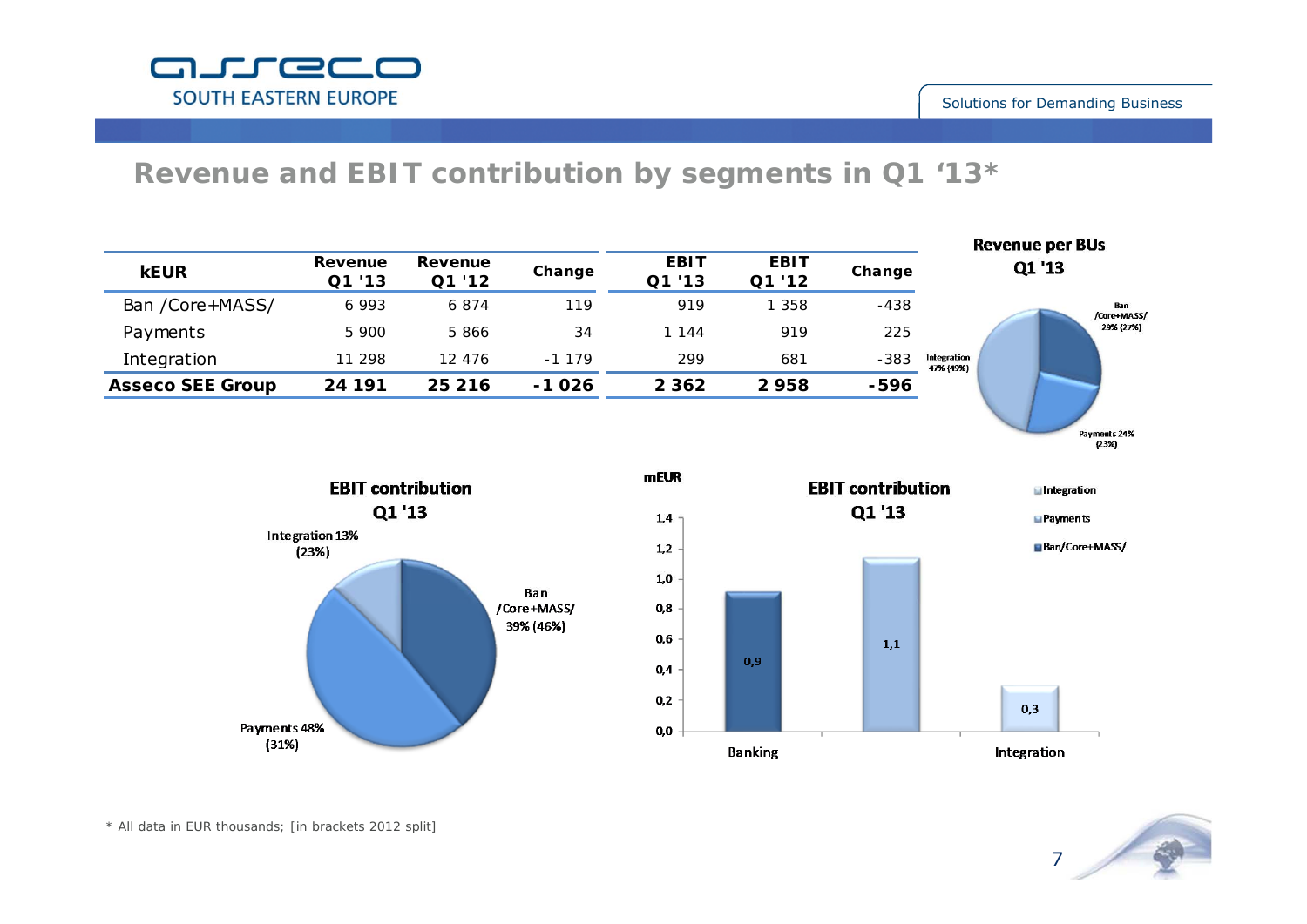

# **Financial liquidity**

| mPLN (mEUR)                   | <b>Asseco SEE</b> | <b>Asseco SEE</b><br>Group |
|-------------------------------|-------------------|----------------------------|
| Cash and cash equivalents     | 3                 | 67                         |
| Short term investments        | 20                | 26                         |
| Short term and long term debt | $\Omega$          | $\overline{0}$             |
| <b>Net Cash</b>               | 23(5,5mE)         | 93(22,2mE)                 |
| Receivables                   | 19                | 102                        |
| Liabilities (in cash)         | $-5$              | $-72$                      |
| Inventory                     | $\Omega$          | 19                         |
| <b>Operational Balance</b>    | 37(8,9mE)         | 142(34,1mE)                |

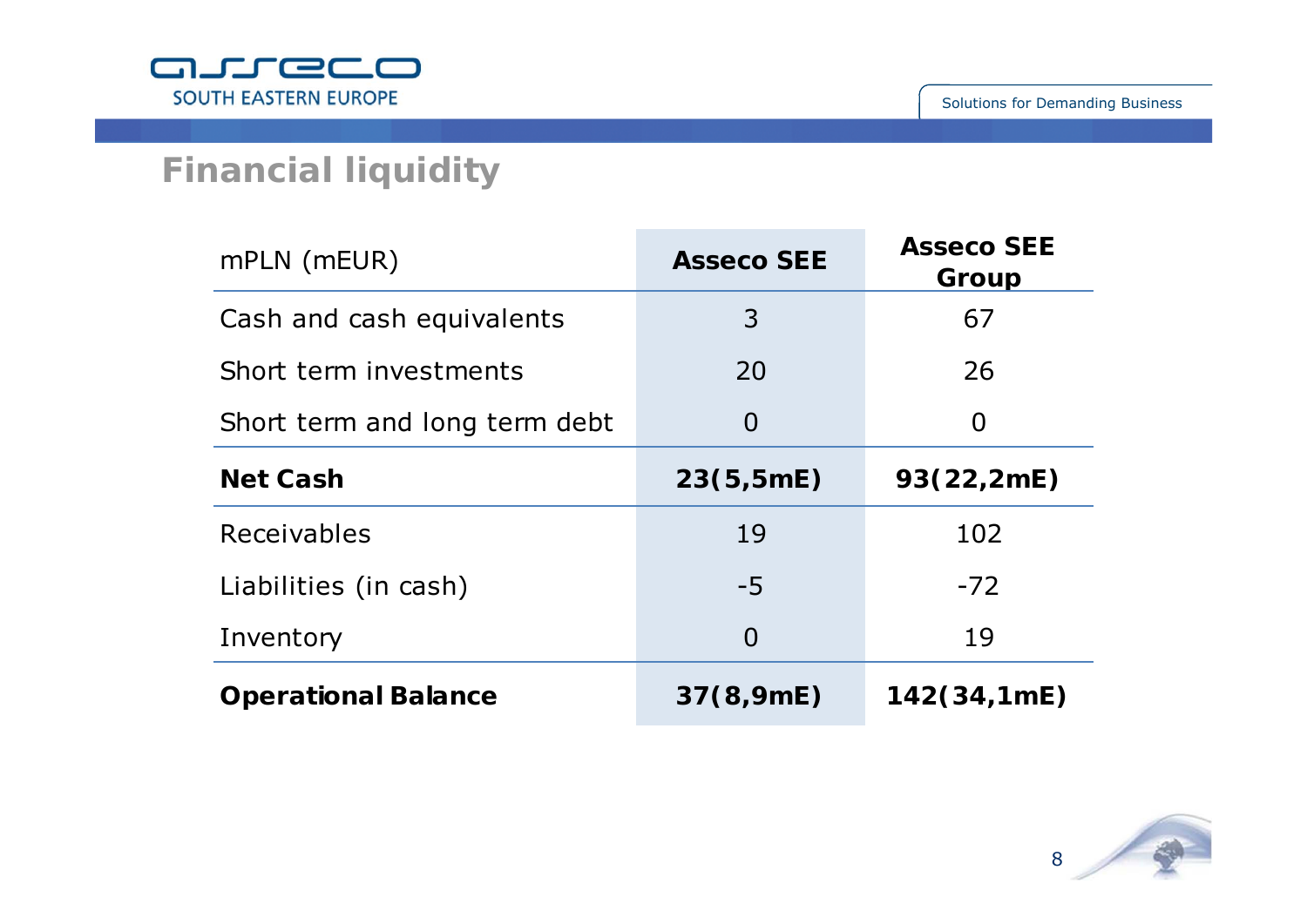

# **Improvements of BL in M1 (FY)**



\* Backlog as at April 10<sup>th</sup> for 2013 and as at April 10<sup>th</sup> for 2012

\*\* Sigma MI BL 2013 [1.8mE]

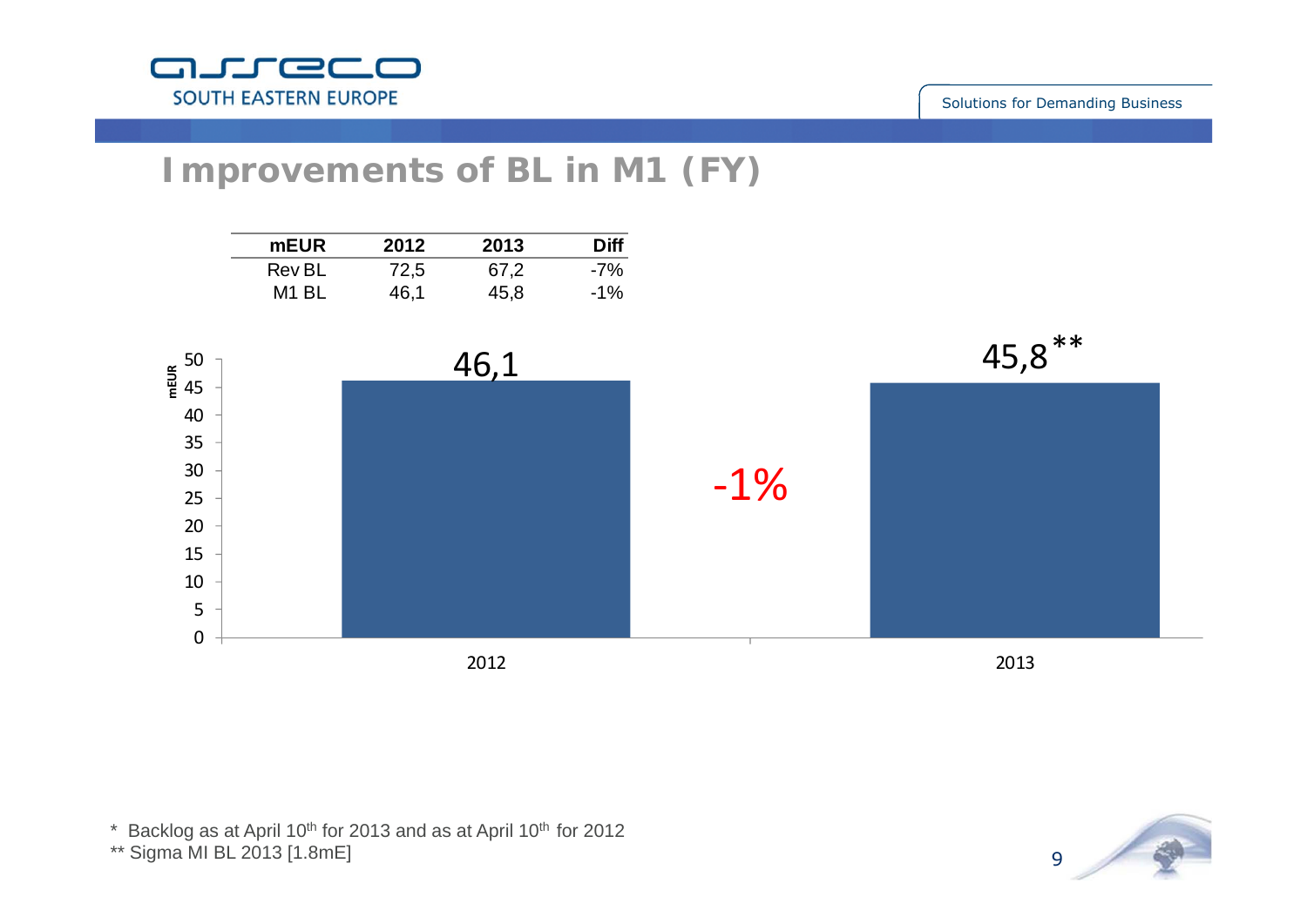

# **Decrease of BL in M1 (Q2)**



\* Backlog as at April 10<sup>th</sup> for 2013 and as at April 10<sup>th</sup> for 2012

\*\* Sigma MI BL 2013 [0.4mE]

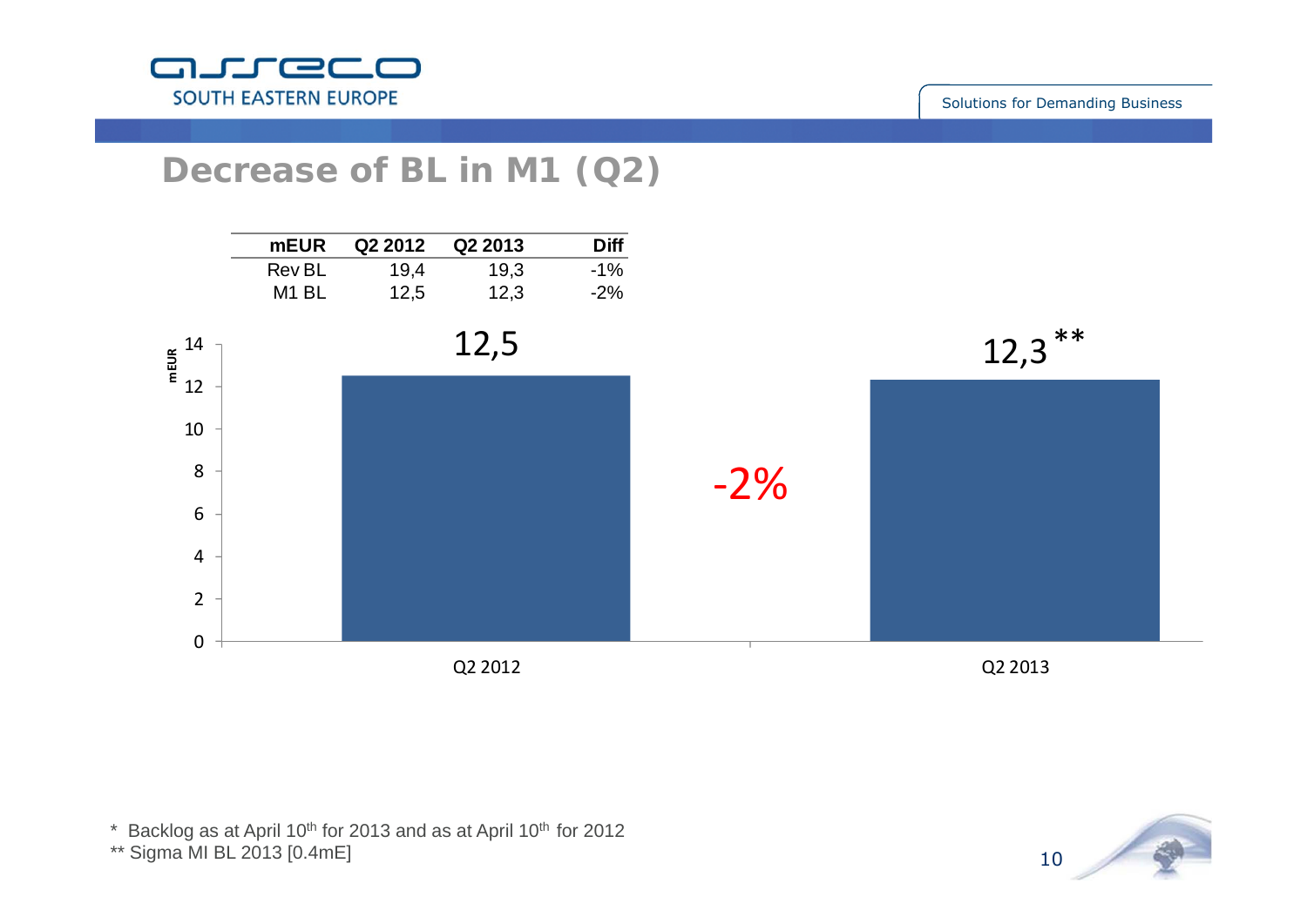

**CONTENTS**

1. Q1 2013 SUMMARY

2. MERGERS AND ACQUISITIONS

3. APPENDIX - DETAILED FINANCIAL DATA

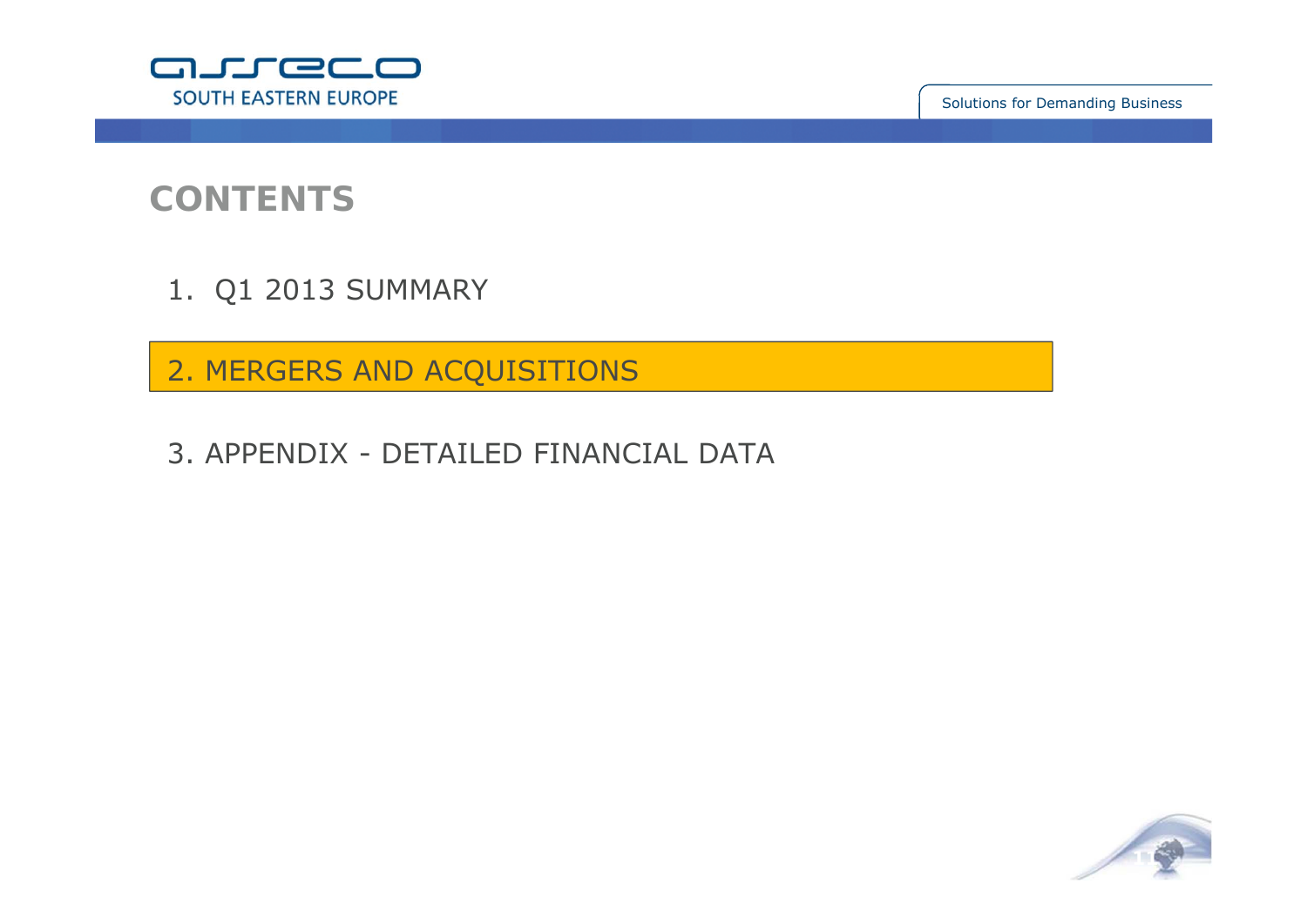



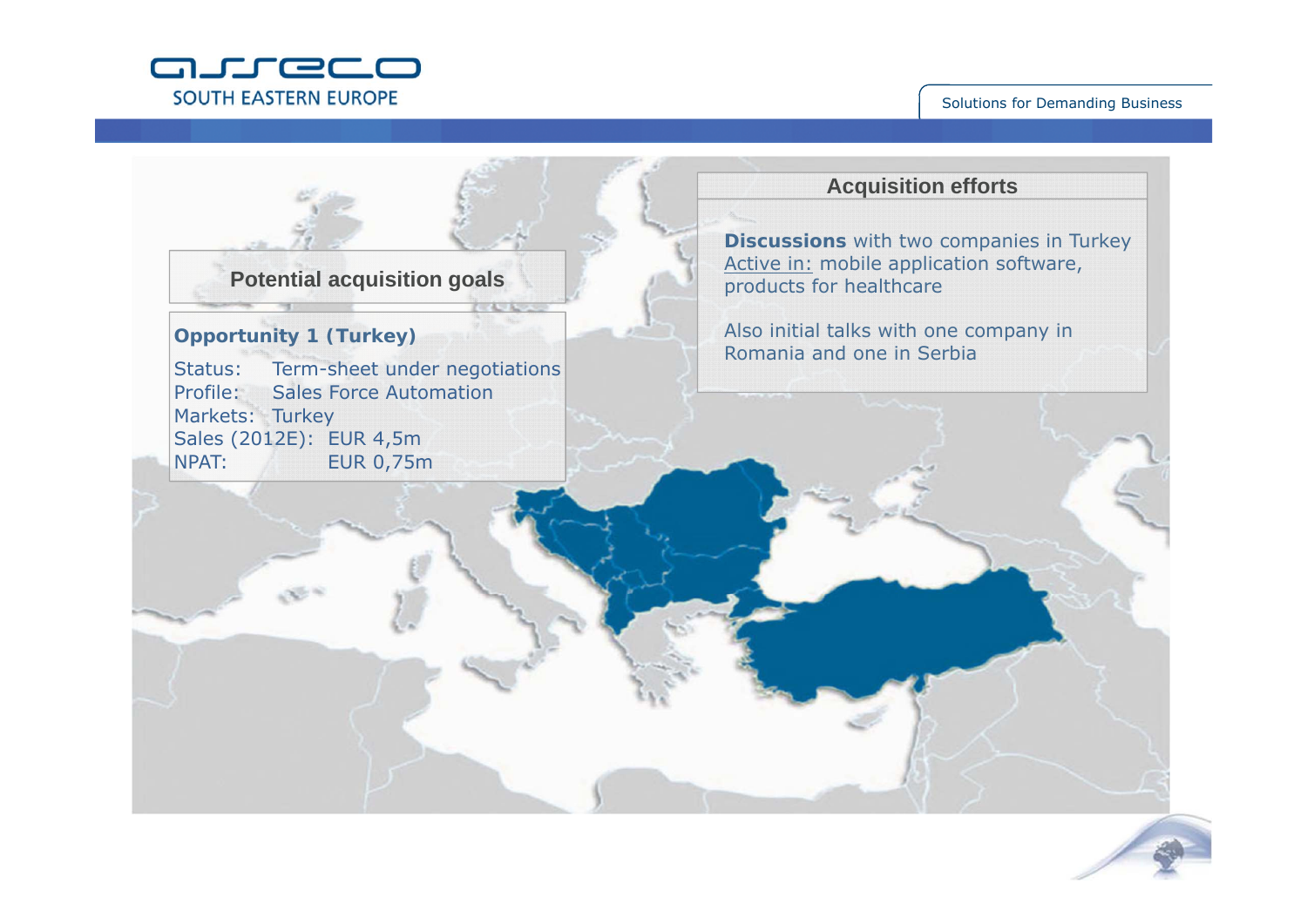

**CONTENTS**

- 1. Q1 2013 SUMMARY
- 2. MERGERS AND ACQUISITIONS
- 3. APPENDIX DETAILED FINANCIAL DATA

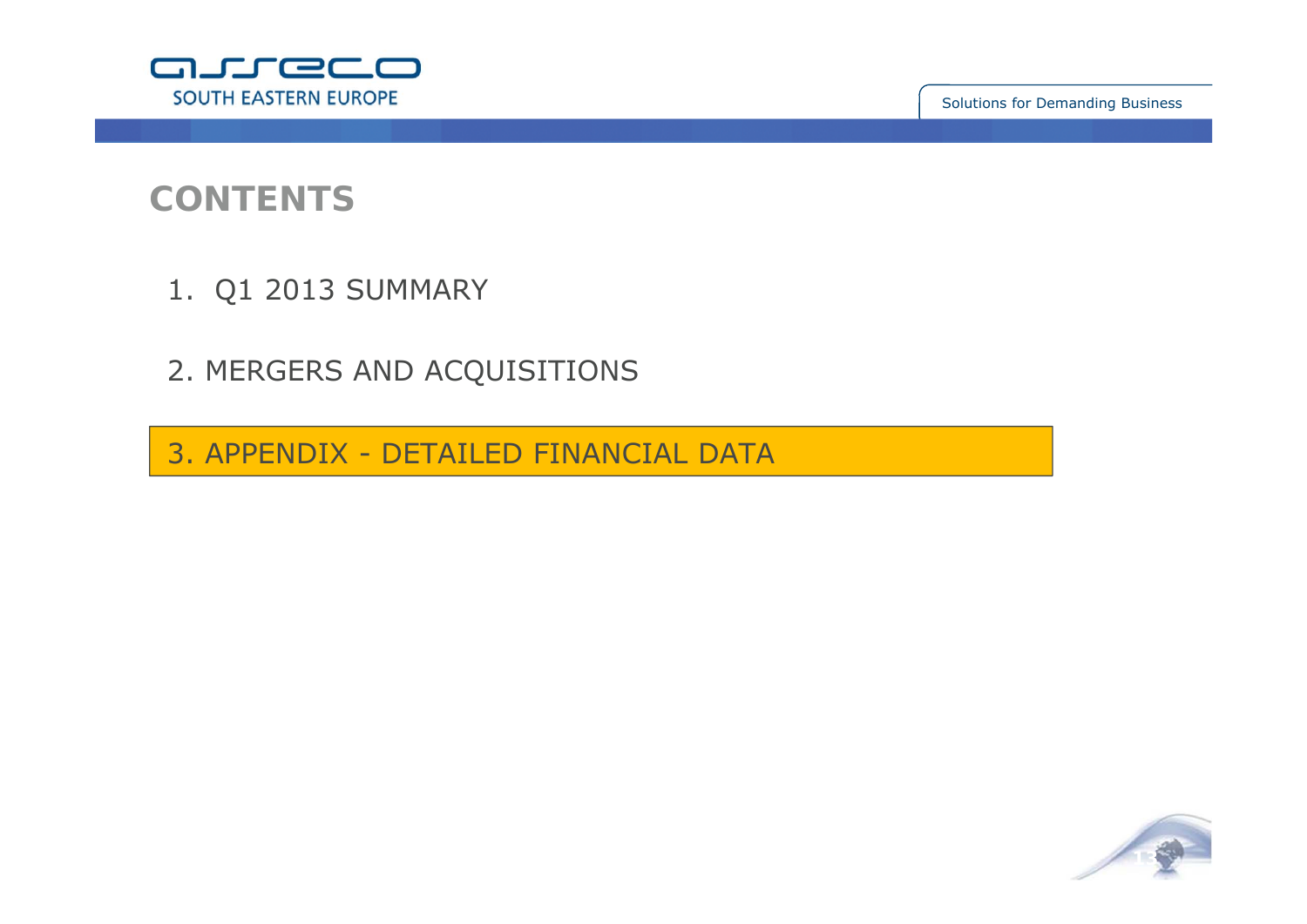

### **Basic Definitions**

**M1 [Margin 1]** = Revenues – Cost of Goods Sold **BL [Backlog]** (Value of contracts already signed) **EBIT Margin** = EBIT/Revenues **Maintenance coverage** = Maintenance Revenues/Own Cost **Own S&S** [own software and services] **Proprietary Sft & Serv** [own software and services] **LTM** [last twelve months] **FY** [full year] **Organic Growth –** it means operational growth/loss [by acquisitions only change between current and ProForma results is treated as oragnic growth] **EBIT Margin** = EBIT/Revenues **Quick Ratio** = (Receiveables + Cash and Cash Equivalents)/Current liabilities

Exchange Rates [EUR/PLN]: **2013 Q1** - 4,1738 **2012 Q1** - 4,1750

**mEUR** – million EUR (in whole presentation, amounts are in mE unless is stated differently) **mPLN** – million PLN

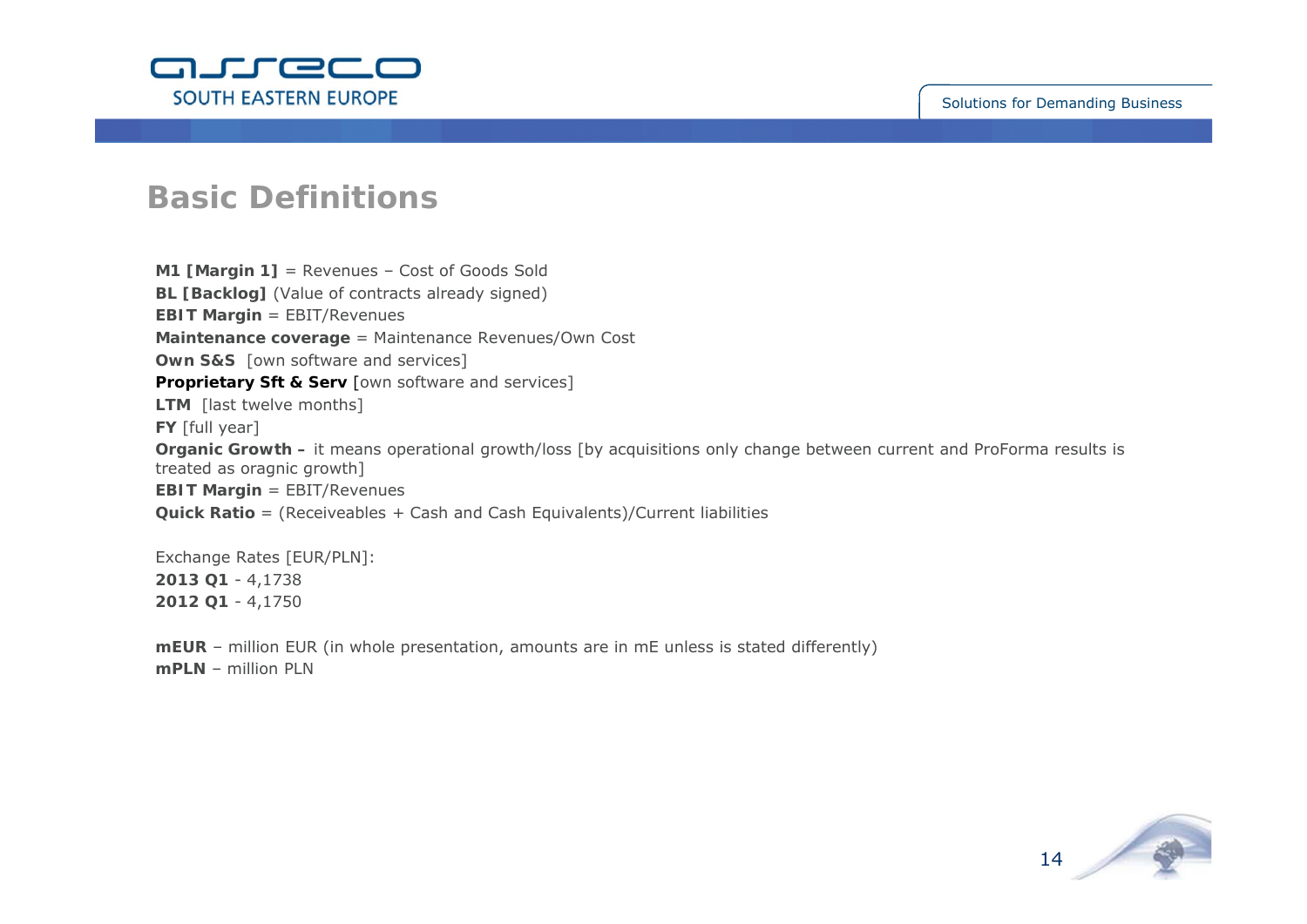

### **Asseco SEE group Q1 '13 results Products\* Market Segments\* Own Software and Services**: **Public** 12 376 / 51% / -2% **administration**2 480 / 10% / -19% **Third party software and services** 3 829 / 16%/ 0% **TOTAL TOTAL** 24 191 24 19 1 **Industry** 6 367 / 26% / +12% **Equipment and Infrastructure Finance** 15 344 / 64% / -7% 7 986 / 33%/ -9%



*\* All data in EUR thousands / % in total FY 2013 sales / % change to FY 2012 sales*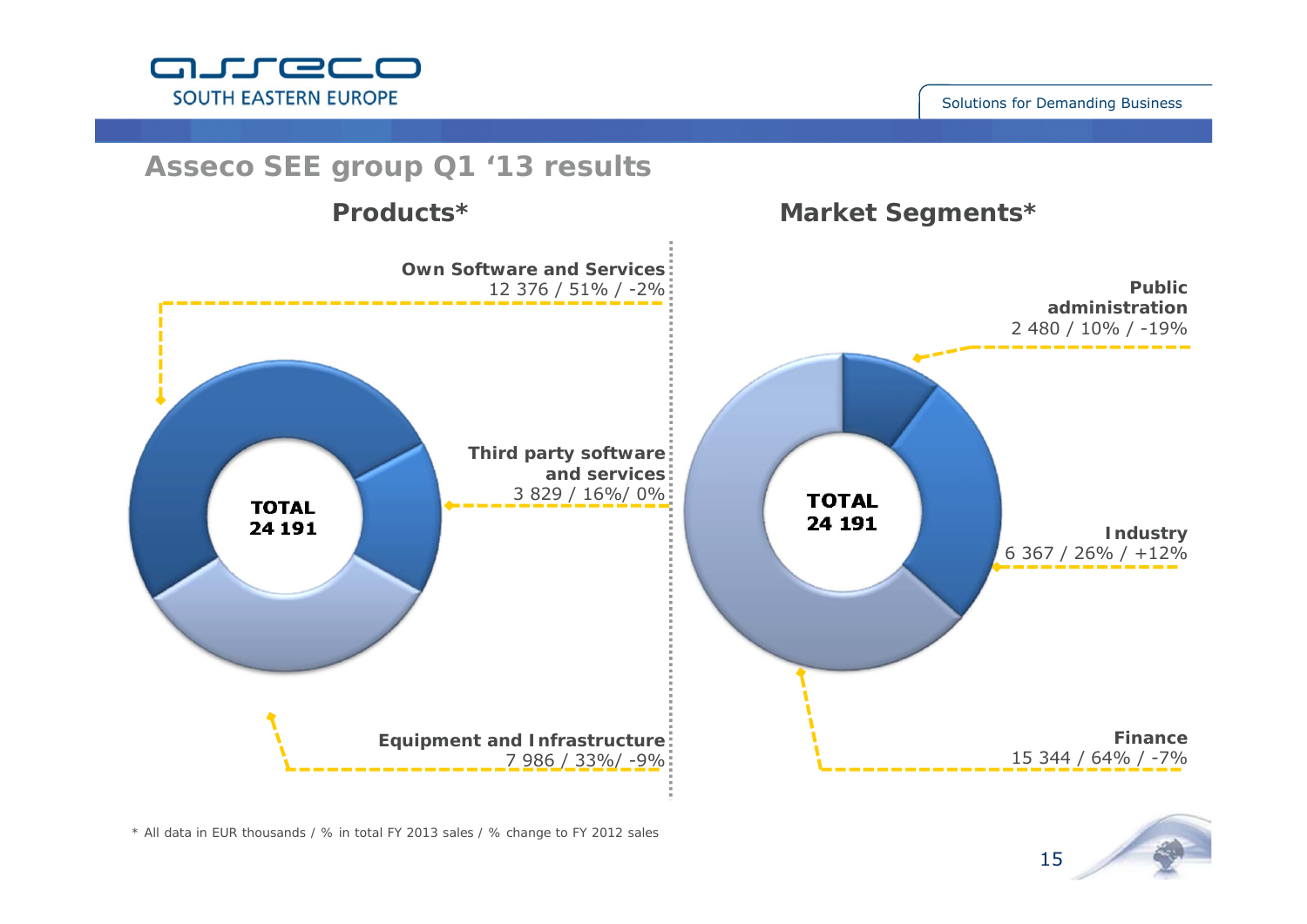

### **Consolidated employee structure**

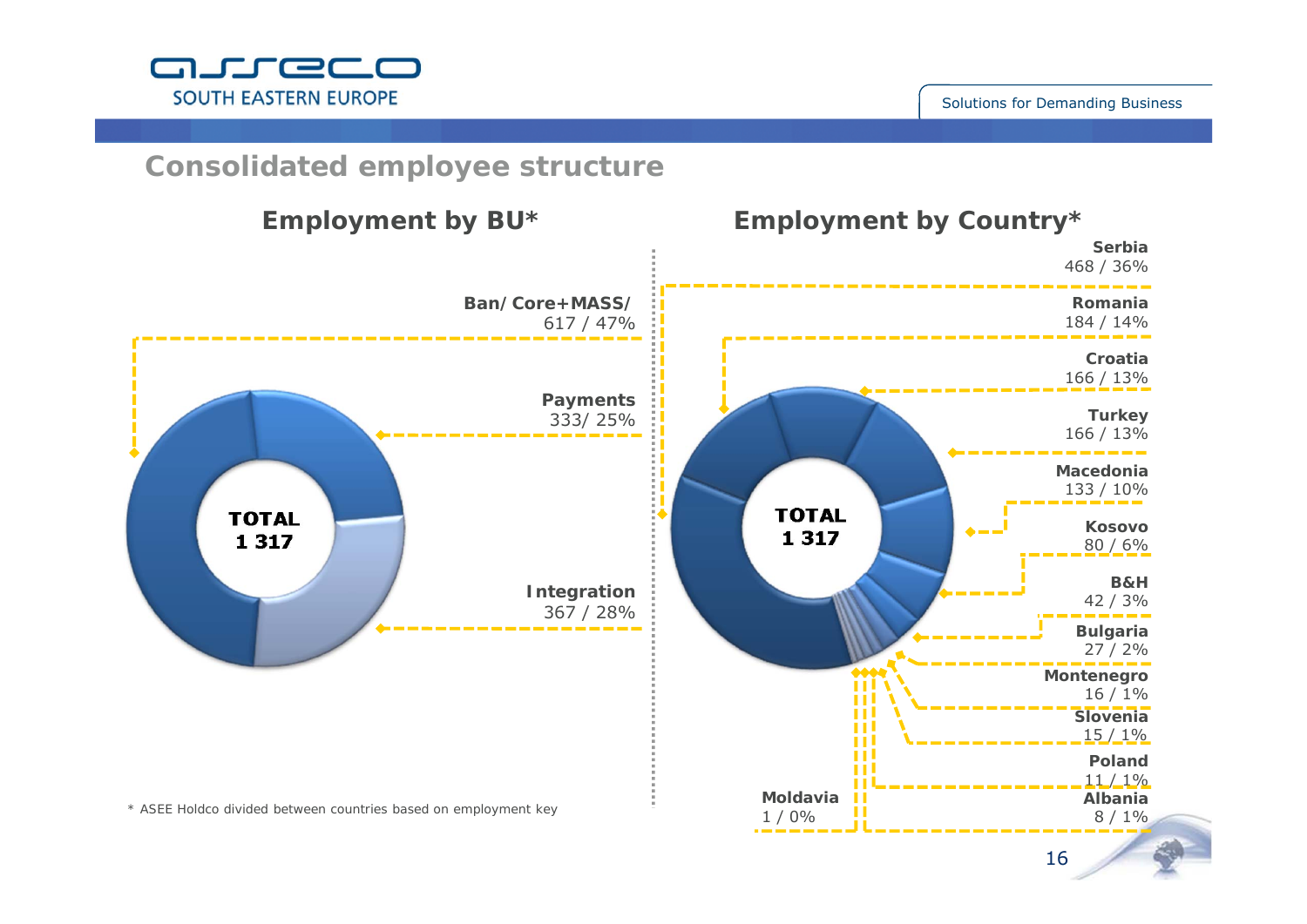

## **Reconciliation of adjusted NPAT in Q1 2013 vs Q1 2012**

### **One-off's reconcilation**

| <b>FS EBIT</b>                                         | 2,4     | 3,0     |
|--------------------------------------------------------|---------|---------|
|                                                        |         |         |
| financial activity - interests                         | $+0,16$ | $+0,14$ |
| financial activity - foreign exchanges                 | $-0,02$ | $+0,03$ |
| financial activity - other financial assets            | $-0,00$ | $+0,03$ |
| tax                                                    | $-0,62$ | $-0,29$ |
|                                                        |         |         |
|                                                        |         |         |
| <b>Normalized NPAT</b>                                 | 1,9     | 2,9     |
|                                                        |         |         |
| Total of one-off's                                     | $+0,00$ | $+0,17$ |
| revaluation of liability for purchase of EST           |         | $+0,02$ |
| revaluation of liability for purchase of ASEE Bulgaria |         | $+0,07$ |
| revaluation of liability for purchase of Altius        |         | $+0,08$ |

#### **Q1 2013 Q1 2012**

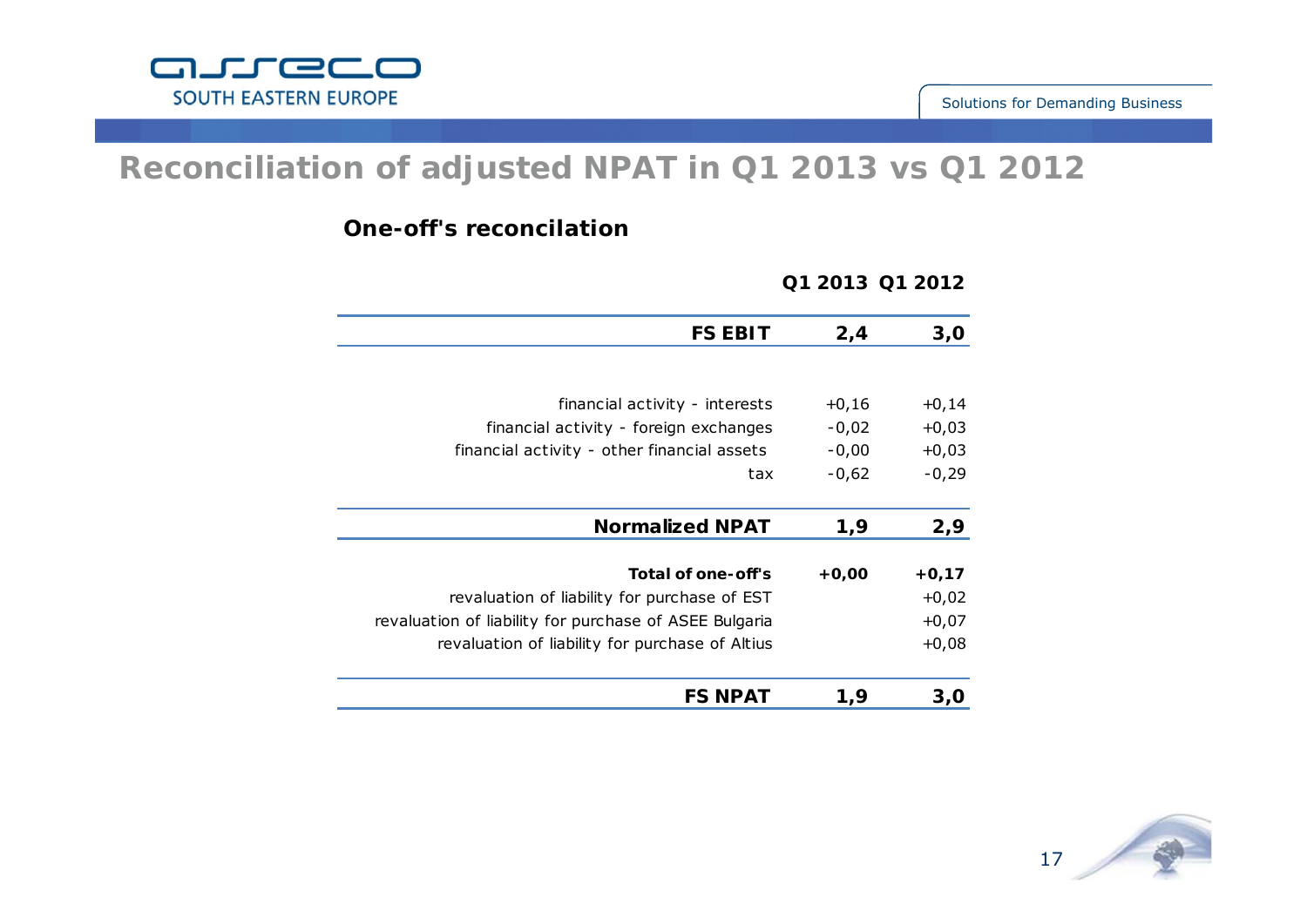



\* Licence + Maintenance + Services = Own Sftw. & Serv.; TP + Eq. + Infr. = Third Party Solutions & Services, Equipment

18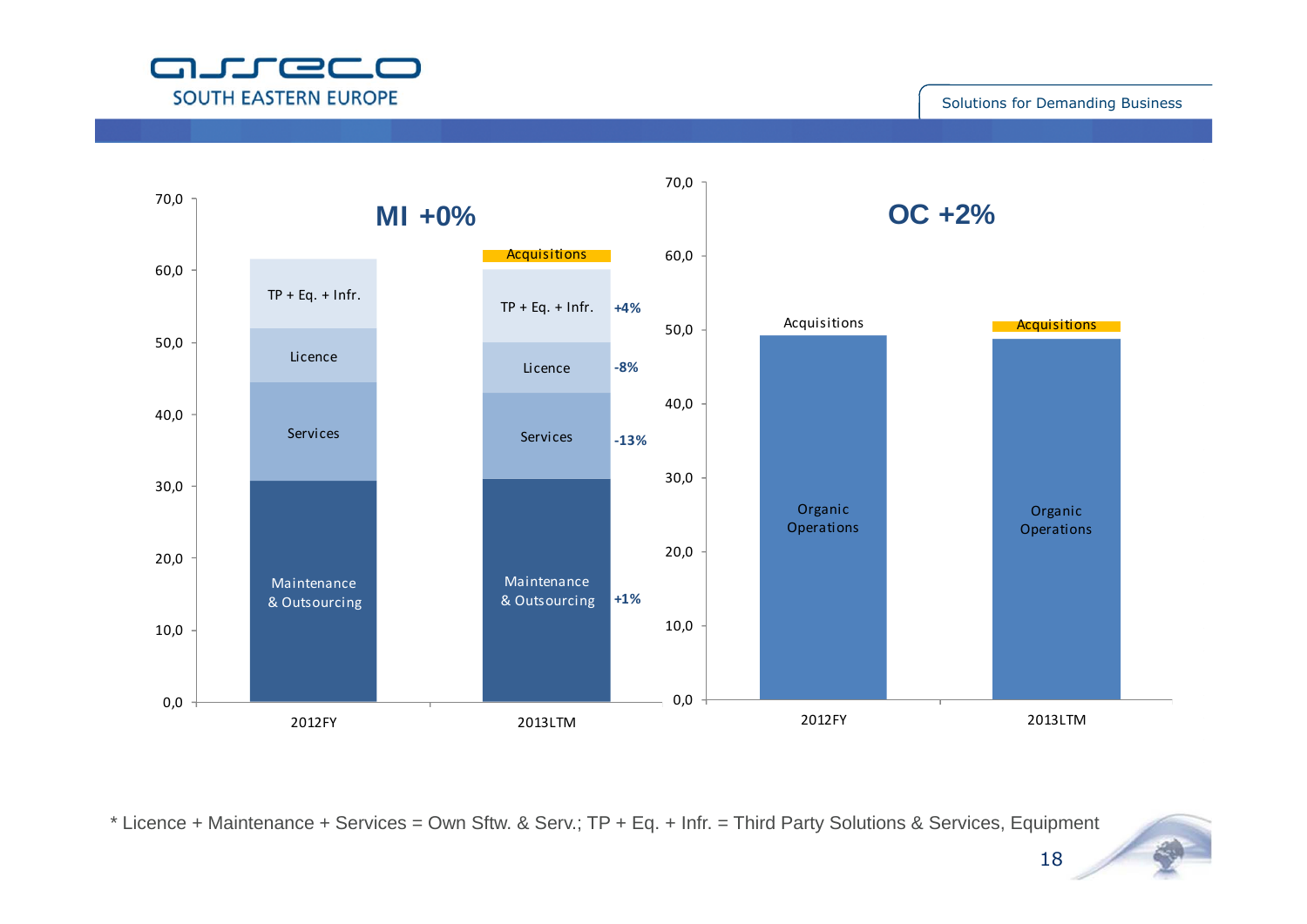

## **Financial Update [EUR]**

|                                                                                                                      | Q1 '13                                   | Q1 '12                                    | $\Delta$ %                                             | LTM '13                                     | FY '12                                       | $\Delta~\%$                                        |
|----------------------------------------------------------------------------------------------------------------------|------------------------------------------|-------------------------------------------|--------------------------------------------------------|---------------------------------------------|----------------------------------------------|----------------------------------------------------|
|                                                                                                                      | <b>mEUR</b>                              | mEUR                                      |                                                        | <b>mEUR</b>                                 | mEUR                                         |                                                    |
| Revenue                                                                                                              | 24,2                                     | 25,2                                      | $-4%$                                                  | 109,8                                       | 110,8                                        | $-1\%$                                             |
| Licence<br>Maintenance<br>Services<br>$TP + Eq. + Infr.$                                                             | 1, 4<br>8,3<br>2,9<br>11, 7              | 1, 4<br>7,3<br>4,0<br>12,6                | $-3%$<br>$+14%$<br>$-28%$<br>$-7%$                     | 7,6<br>32,2<br>12, 7<br>57,4                | 7,6<br>31,2<br>13,8<br>58,2                  | $-1%$<br>$+3%$<br>$-8%$<br>$-1%$                   |
| M1                                                                                                                   | 14,7                                     | 14,5                                      | $+2%$                                                  | 61,9                                        | 61,7                                         | $+0%$                                              |
| Licence<br>Maintenance<br>Services<br>$TP + Eq. + Infr.$<br>$OC + Oper.$<br><b>Activities Balance</b><br><b>EBIT</b> | 1, 3<br>8,3<br>2,8<br>2,3<br>12,4<br>2,4 | 1, 4<br>7,3<br>3,9<br>1, 9<br>11,5<br>3,0 | $-5%$<br>$+13%$<br>$-28%$<br>$+23%$<br>$+7%$<br>$-20%$ | 7,5<br>31,7<br>12,6<br>10,2<br>49,9<br>12,0 | 7,5<br>30, 7<br>13, 7<br>9,7<br>49,1<br>12,6 | $-1%$<br>$+3%$<br>$-8%$<br>$+4%$<br>$+2%$<br>$-5%$ |
| %EBIT                                                                                                                | 10%                                      | 12%                                       | $-1,97pp$                                              | 11%                                         | 11%                                          | $-0,44$ pp                                         |
| Financial and other<br>operations                                                                                    | 0,1                                      | 0,4                                       |                                                        | 0,3                                         | 0,5                                          |                                                    |
| Income tax                                                                                                           | $-0,6$                                   | $-0,3$                                    |                                                        | $-1,5$                                      | $-1,2$                                       |                                                    |
| Net Profit of Asseco<br><b>SEE</b>                                                                                   | 1,9                                      | 3,0                                       | $-38%$                                                 | 10,7                                        | 11,9                                         | $-10%$                                             |